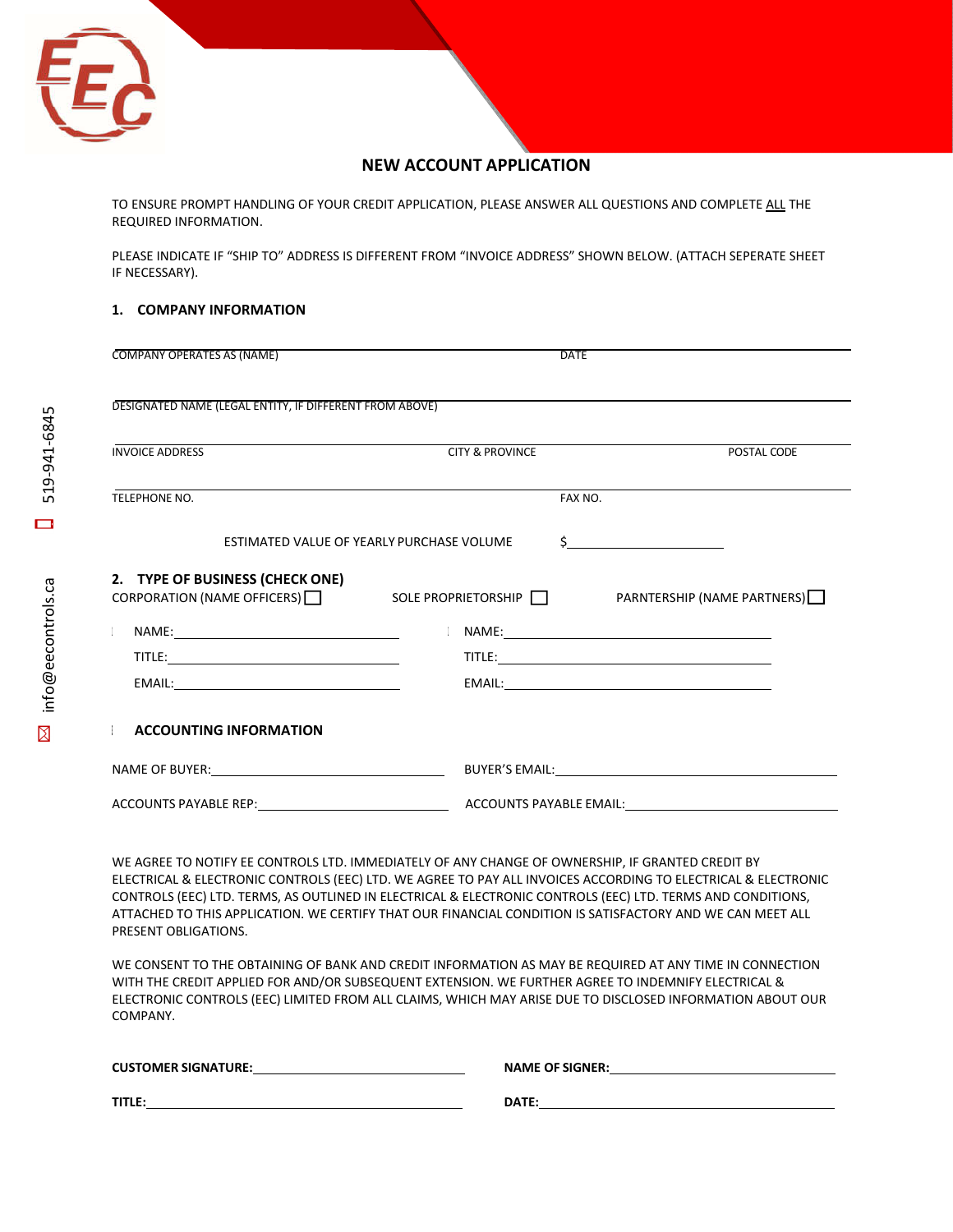

**4. BUSINESS INFORMATION**

| YEAR ESTABLISHED: |                                                          |  |
|-------------------|----------------------------------------------------------|--|
| NAME OF BANK:     | <u> 1989 - John Stone, amerikansk politiker († 1989)</u> |  |
| ADDRESS:          |                                                          |  |
| PHONE:            | FAX:                                                     |  |
| TRANSIT#:         | ACCOUNT#:                                                |  |

# 5. **SUPPLIER REFERENCES** (PLEASE PROVIDE BOTH PHONE & FAX NUMBERS)

| A. NAME:                    | EMAIL:       |
|-----------------------------|--------------|
| ADDRESS:                    |              |
| <b>CITY &amp; PROVINCE:</b> | POSTAL CODE: |
| PHONE:                      | FAX:         |

| B. NAME:                    | EMAIL:       |  |
|-----------------------------|--------------|--|
| ADDRESS:                    |              |  |
| <b>CITY &amp; PROVINCE:</b> | POSTAL CODE: |  |
| PHONE:                      | FAX:         |  |

| C. NAME:                    | EMAIL:       |
|-----------------------------|--------------|
| ADDRESS:                    |              |
| <b>CITY &amp; PROVINCE:</b> | POSTAL CODE: |
| PHONE:                      | FAX:         |

| D. NAME:                    | EMAIL:       |
|-----------------------------|--------------|
| ADDRESS:                    |              |
| <b>CITY &amp; PROVINCE:</b> | POSTAL CODE: |
| PHONE:                      | FAX:         |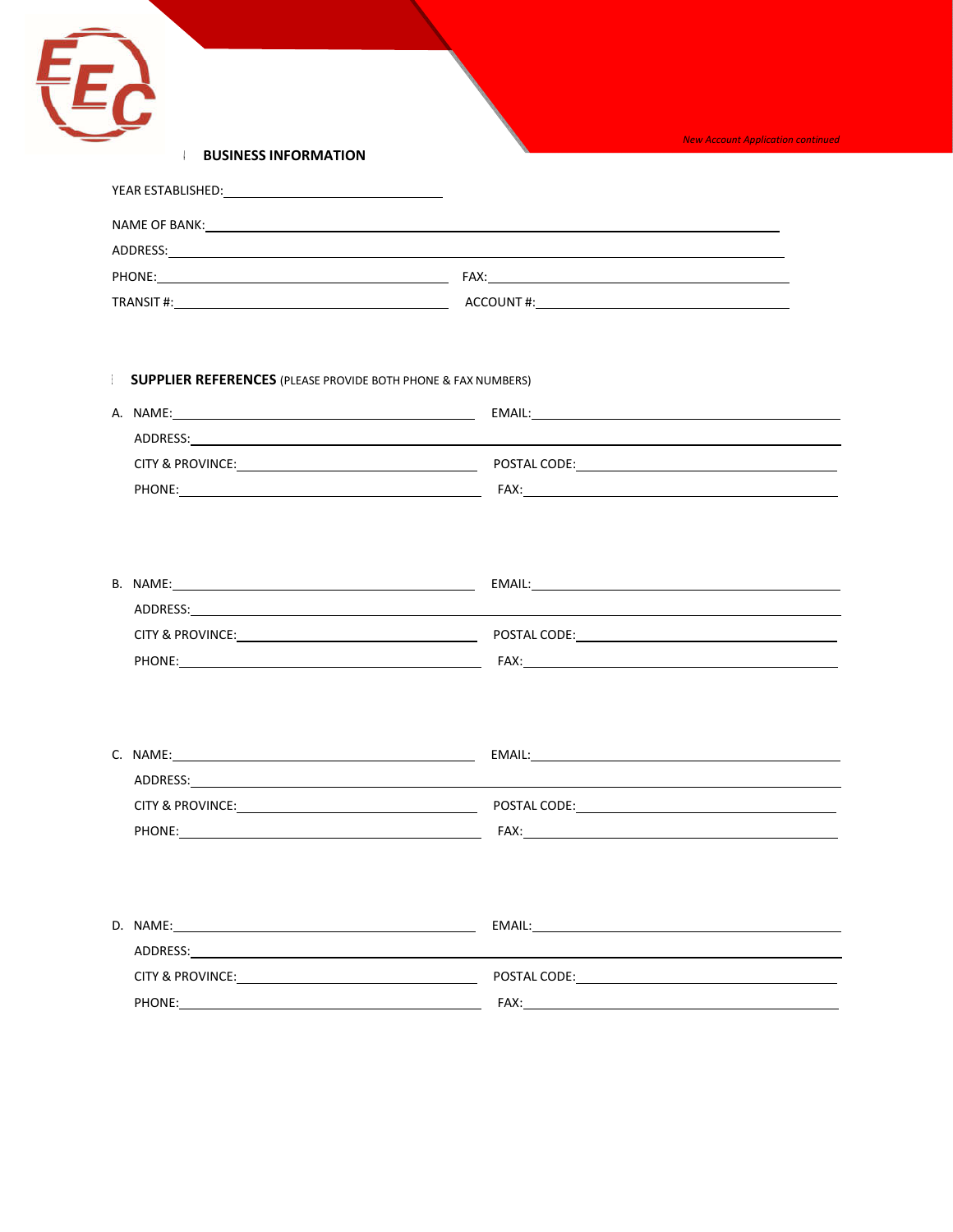

# **General Terms and Conditions of Sale**

The following terms and conditions of sale shall apply to any sale of goods by Electrical & Electronic Controls (EEC) Limited (hereinafter called "EE Controls"). Purchaser shall be deemed to have full knowledge of the terms and conditions herein and such terms and conditions shall be binding if the goods referred to herein are delivered to and accepted by Purchaser, or if Purchaser does not within five days from the date hereof deliver to EE Controls a written objection to said terms and conditions or any part thereof.

#### **1. GENERAL**

In the event of any conflict or inconsistency between the terms and conditions of sale herein and the terms and conditions contained in the Purchaser's order or in any other form issued by Purchaser, whether or not any such form has been acknowledged or accepted by EE Controls, EE Controls' terms and conditions herein shall prevail. No waiver, alteration or modification of these terms and conditions shall be binding upon EE Controls unless made in writing and signed by a duly authorized representative of EE Controls.

#### **2. QUOTATIONS**

Unless otherwise stated, EE Controls' quotation shall be null and void unless accepted by Purchaser within thirty (30) days from the date of quotation. Freight costs are not included in any quotation unless specifically noted in writing.

## **3. PURCHASE ORDERS**

All orders must be placed in writing either by purchase order or on your letterhead. Orders must include part number, price, shipping details and be signed by an authorized representative of purchasing company.

## **4. CREDIT & PAYMENT TERMS**

Credit terms are subject to EE Controls approval. If credit has not been arranged, a fifty percent (50%) deposit must accompany all purchase orders of custom panels and full balance is due at the time of delivery. If purchase is for parts, full payment of invoice is required at time of order. If credit relations are desired and have not been previously established, shipping delays will be avoided if references and a signed credit application are supplied to EE Controls by the purchaser. Unless stated otherwise terms of sale are net 30 days from the date of invoice. All overdue accounts are subject to interest at a rate of 2% per month. Accounts with invoices over 90 days will be put on a credit hold. Accounts over 120 days are subject to collection action at the cost of the Purchaser.

# **5. DEBT COLLECTIONFEES**

The Purchaser is liable for any debt collection service fees incurred in respect of any outstanding and overdue debts that the Purchaser owes to EE Controls.

#### **6. PRICES / COST OF TRANSPORTATION**

All quoted prices are based on the current exchange rates, tariffs and costs of manufacture. Unless otherwise stated in the quotation, quoted prices are subject to change by EE Controls with or without notice until Purchaser's acceptance. Prices are subject to correction for error. Unless otherwise stated, all prices are f.o.b. factory and include domestic packing. Customary methods of transportation shall be selected by EE Controls and such transportation will be at Purchaser's expense. Special methods of transportation will be used upon Purchaser's request and at Purchaser's additional expense provided reasonable notice of Purchaser's transportation requirements are given by Purchaser to EE Controls prior to shipment. The unloading of materials at the point of destination shall be the sole responsibility of the purchaser.

#### **7. TAXES**

Prices do not include Harmonized Goods & Services Tax, Provincial or Municipal sales, use, value-added or similar tax. Accordingly, in addition to the price specified herein, the amount of any present or future sales, use, value-added or similar tax applicable to the sale of the goods hereunder to or the use of such goods by Purchaser shall be paid by Purchaser to the entire exoneration of EE Controls.

### **8. DELIVERY**

Delivery schedules are approximate and are based on prevailing market conditions applicable respectively at the time of EE Controls' quotation and EE Controls' acceptance of Purchaser's Order. Delivery shall also depend on the prompt receipt by EE Controls of the necessary information to allow maintenance of the engineering and production schedules. EE Controls may extend delivery schedules or may, at its option, cancel Purchaser's order in full or in part without liability other than to return any deposit or prepayment which is unearned by reason of the cancellation.

#### **9. FORCE MAJEURE**

EE Controls shall not be responsible or liable for any loss or damage incurred by Purchaser herein resulting from causes beyond the reasonable control of EE Controls including, but without limitation, acts of God, war, invasion, insurrection, riot, the order of any civil or military authority, fire, flood, weather, acts of the elements, delays in transportation, unavailability of equipment or materials, breakdown, sabotage, lock-outs, strikes or labour disputes, faulty castings or forgings, or the failure of EE Controls' suppliers to meet their delivery promises. The acceptance of delivery of goods by Purchaser shall constitute a waiver of all claims for loss or damage due to any delay whatsoever.

#### **10. SHIPMENT/DAMAGES OR SHORTAGES IN TRANSPORT/RISK**

Except for obligations stated under "Warranty" herein, EE Controls' responsibility for goods ceases upon delivery to the carrier. In the event of loss or damage during shipment, Purchaser's claim shall be against the carrier only. EE Controls will, however, give Purchaser any reasonable assistance to secure adjustment of Purchaser's claim against the carrier provided immediate notice of such claim is given by Purchaser to EE Controls.

## **11. INSPECTION AND ACCEPTANCE**

Purchaser shall examine all goods upon receipt and prior to use. All claims for damage, shortage, errors in shipment or improper delivery must be made to EE Controls in writing within ten (10) business days of delivery, after which date Purchaser will be deemed to have irrevocably accepted the goods, if not previously accepted, and will have no right to reject the goods or to revoke acceptance. Purchaser must make any claims for billing errors or adjustments to EE Controls in writing within ten (10) business days from the invoice date. Claims not received in writing within such period of time will be waived by Purchaser.